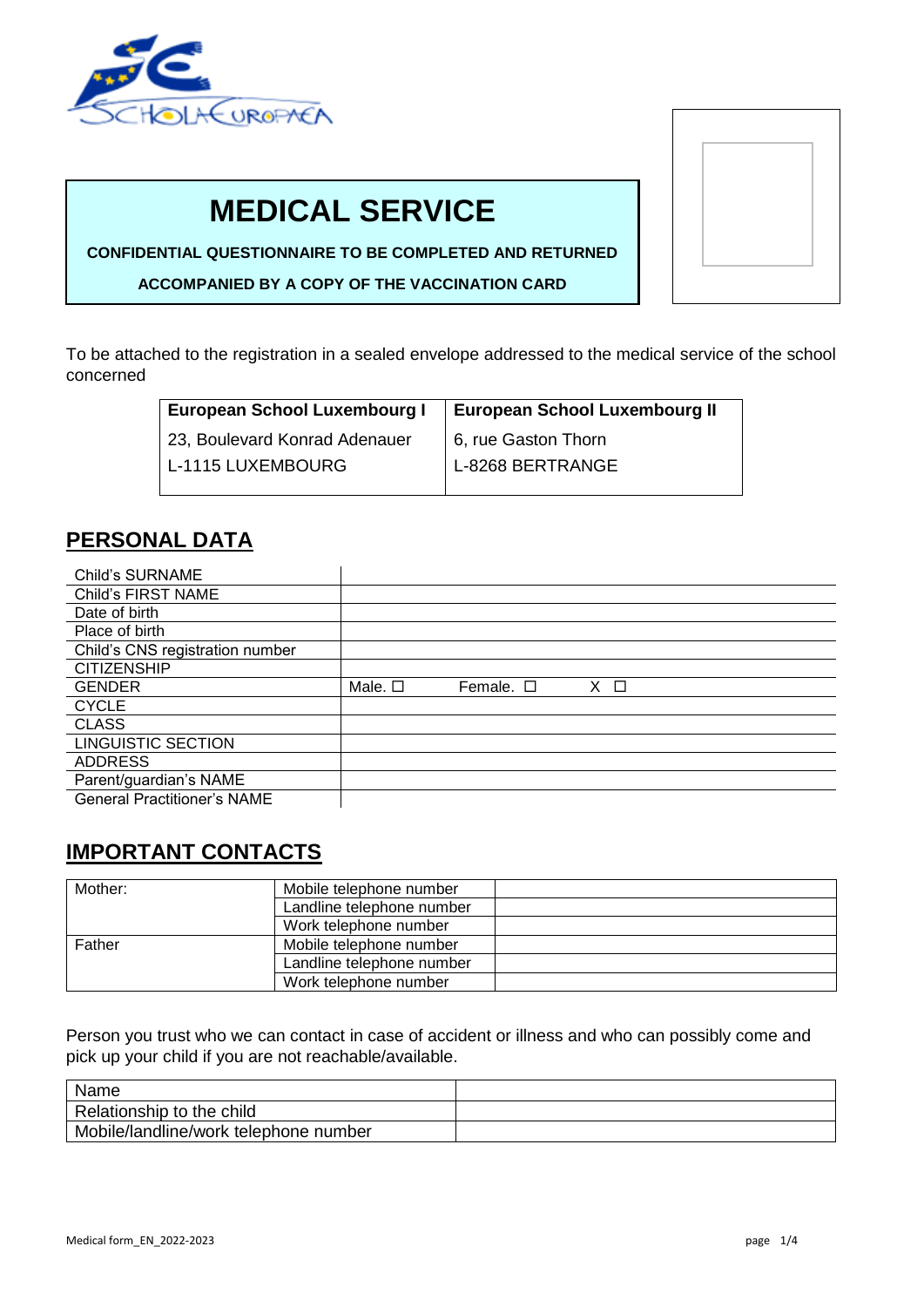# **FAMILY BACKGROUND**

### **FATHER**

| Surname:                | First name      |  |
|-------------------------|-----------------|--|
| Date of birth           | Place of birth: |  |
| CNS registration number | Occupation      |  |
| State of health         | Height<br>(cm)  |  |

### **MOTHER**

| Surname:                | First name      |  |
|-------------------------|-----------------|--|
| Date of birth           | Place of birth: |  |
| CNS registration number | Occupation      |  |
| State of health         | Height<br>(cm)  |  |

### **SIBLINGS**

| Surname and First name | Date of birth | State of health |
|------------------------|---------------|-----------------|
|                        |               |                 |
|                        |               |                 |
|                        |               |                 |
|                        |               |                 |

### **CHILD'S BACKGROUND**

### **Birth and development**

|                                                | <b>YES</b> | <b>NO</b> |
|------------------------------------------------|------------|-----------|
| Born to term                                   |            |           |
| Resuscitation at birth                         |            |           |
| Breathing, digestive or any other difficulties |            |           |
| Malformations at birth:                        |            |           |
| Weight at birth                                |            |           |
| Length at birth                                |            |           |
| Developmental delay                            |            |           |
| Language disorder                              |            |           |
| Do you have any comments on his/her behaviour  |            |           |
|                                                |            |           |

### **Has your child had any of the following illnesses? If yes, please indicate the date:**

|                                   | <b>YES</b> | <b>NO</b> |                           | <b>YES</b> | <b>NO</b> |
|-----------------------------------|------------|-----------|---------------------------|------------|-----------|
| Measles                           |            |           | Repeated angina           |            |           |
| Rubella                           |            |           | Repeated bronchitis       |            |           |
| Chickenpox                        |            |           | <b>Repeated otitis</b>    |            |           |
| <b>Mumps</b>                      |            |           | Viral hepatitis           |            |           |
| Scarlet fever                     |            |           | Acute rheumatic arthritis |            |           |
| Bacterial pneumonia               |            |           | Bronchopneumonia          |            |           |
| <b>Viral/Bacterial Meningitis</b> |            |           |                           |            |           |
| Other                             |            |           |                           |            |           |

### **Hospitalisations, interventions and traumas:**

|                          | <b>YES</b> | <b>NO</b> | <b>DETAILS</b> |
|--------------------------|------------|-----------|----------------|
| Hospitalisation(s)       |            |           |                |
| Surgical intervention(s) |            |           |                |
| Traumatism(s): Fracture  |            |           |                |
| Traumatism(s): BURN      |            |           |                |
| Other                    |            |           |                |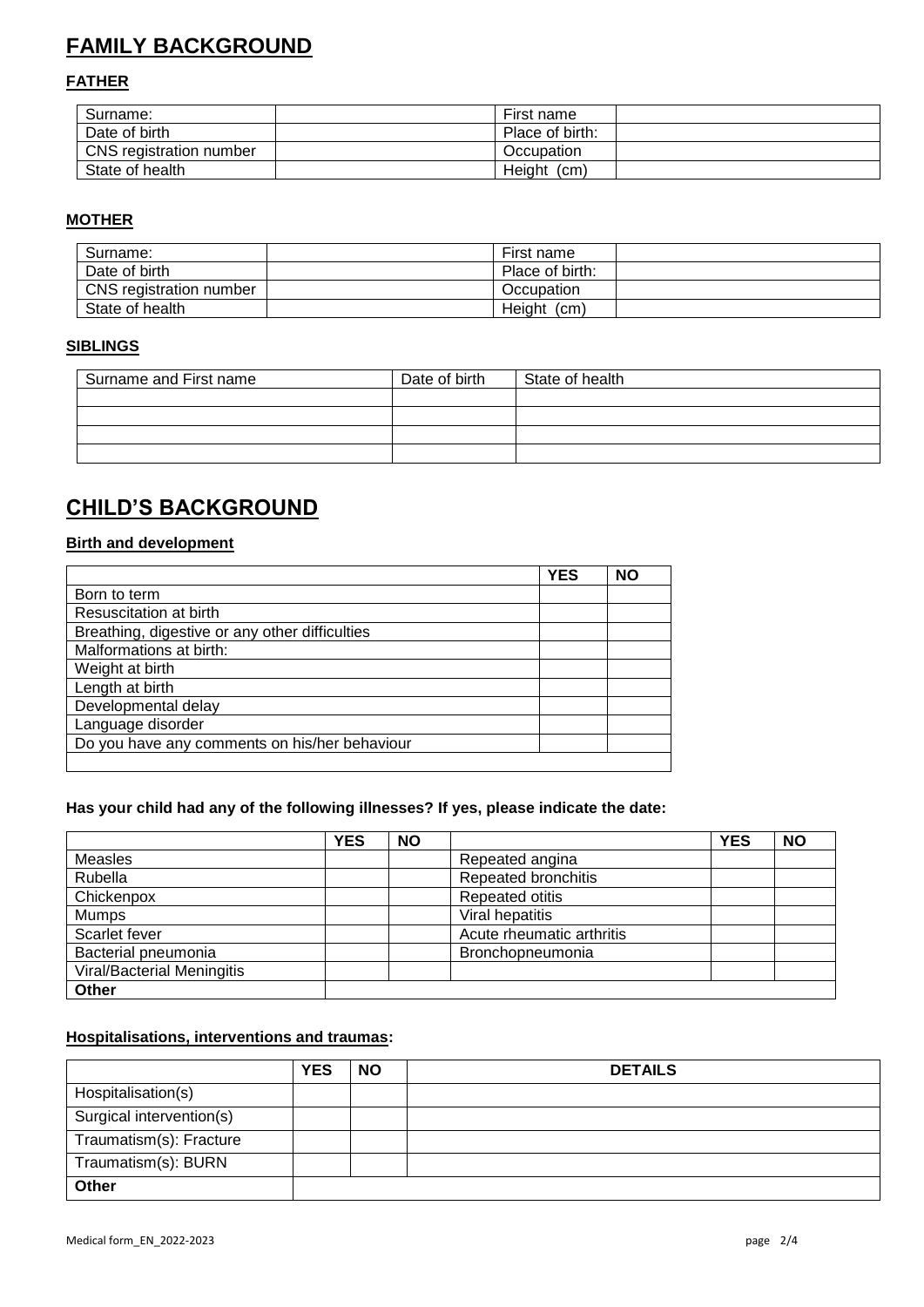## **CURRENT STATUS AND FOLLOW-UP OF THE CHILD**

|                                                                                                    | <b>YES</b> | <b>NO</b> |
|----------------------------------------------------------------------------------------------------|------------|-----------|
| Acquisition of personal hygiene skills (Prerequisites for the start of the nursery school<br>year) |            |           |
| Language disorder:                                                                                 |            |           |
| Suivi par un Orthophoniste/Logopedist                                                              |            |           |
| Hearing disorder                                                                                   |            |           |
| Follow-up by an ENT                                                                                |            |           |
| Visual disturbance:                                                                                |            |           |
| Should (s)he wear glasses                                                                          |            |           |
| Follow-up by an Ophthalmologist                                                                    |            |           |
| Date of last check                                                                                 |            |           |
| Follow-up by a Physiotherapist                                                                     |            |           |
| If it is a girl in puberty, does she menstruate?:                                                  |            |           |
| Sleeping disorders                                                                                 |            |           |
| Do you have any comments on his/her behaviour:                                                     |            |           |
| Follow-up by a Psychologist:                                                                       |            |           |
| Pedagogical support in or outside the classroom                                                    |            |           |
| Other                                                                                              |            |           |
|                                                                                                    |            |           |

## **CHRONIC CONDITIONS AND MEDICATION**

|                  | <b>YES</b> | <b>NO</b> |                     | <b>YES</b> | <b>NO</b> |
|------------------|------------|-----------|---------------------|------------|-----------|
| * Allergies      |            |           | <b>Diabetes</b>     |            |           |
| Food allergies   |            |           | Epilepsy            |            |           |
| Food intolerance |            |           | Febrile seizures    |            |           |
| Asthma           |            |           | Heart condition     |            |           |
| Hay fever        |            |           | Digestive condition |            |           |
| Eczema           |            |           | Kidney condition    |            |           |
| Other            |            |           |                     |            |           |

|                                                                | <b>YES</b> | <b>NO</b> |
|----------------------------------------------------------------|------------|-----------|
| Need for emergency medication at school                        |            |           |
| PAI (Individualised Care Plan "Projet d'Accueil Individualisé) |            |           |
| Need for chronic medication at home                            |            |           |
| Need for chronic medication at school                          |            |           |

### *In case of fever and/or pain, I hereby request and authorize the school nurse to administer:*

|                  | <b>YES</b> | <b>NO</b> |
|------------------|------------|-----------|
| Paracetamol      |            |           |
| <i>Ibuprofen</i> |            |           |